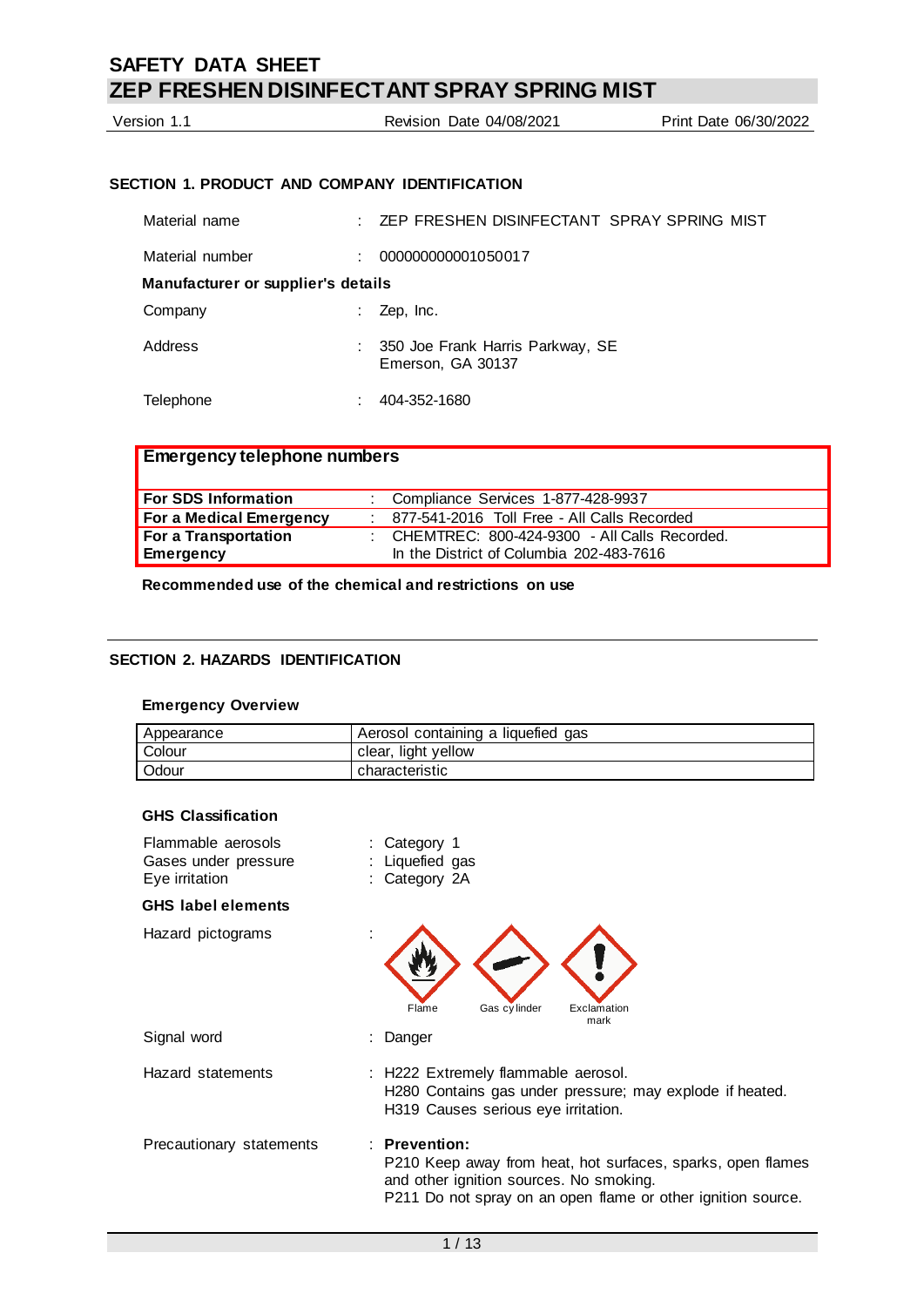| Version 1.1 | <b>Revision Date 04/08/2021</b>                               | Print Date 06/30/2022 |
|-------------|---------------------------------------------------------------|-----------------------|
|             |                                                               |                       |
|             | P251 Pressurized container: Do not pierce or burn, even after |                       |
|             | use.                                                          |                       |
|             | P264 Wash skin thoroughly after handling.                     |                       |
|             | P280 Wear eye protection/ face protection.                    |                       |
|             | Response:                                                     |                       |
|             | P305 + P351 + P338 IF IN EYES: Rinse cautiously with water    |                       |

for several minutes. Remove contact lenses, if present and easy to do. Continue rinsing. P337 + P313 If eye irritation persists: Get medical advice/ attention.

## **Storage:**

P410 + P412 Protect from sunlight. Do not expose to temperatures exceeding 50 °C/ 122 °F.

#### **Disposal:**

P501 Dispose of contents/container in accordance with local regulation.

## **SECTION 3. COMPOSITION/INFORMATION ON INGREDIENTS**

| Substance / Mixture | : Mixture          |
|---------------------|--------------------|
| Substance / Mixture | : Chemical Mixture |

#### **Hazardous components**

| Chemical name      | CAS-No.       | Concentration [%] |
|--------------------|---------------|-------------------|
| ethanol            | 64-17-5       | $>= 60 - 65$      |
| water              | 7732-18-5     | $>= 15 - 20$      |
| 1.1-difluoroethane | 75-37-6       | $>= 10 - 15$      |
| butane             | 106-97-8      | $>= 1 - 5$        |
| propane            | 74-98-6       | $>= 1 - 5$        |
| biphenyl-2-ol      | $90 - 43 - 7$ | $>= 0.1$          |

The exact percentages of disclosed substances are withheld as trade secrets.

### **SECTION 4. FIRST AID MEASURES**

| General advice          | : Move out of dangerous area.<br>Show this safety data sheet to the doctor in attendance.<br>Do not leave the victim unattended.                                                                                                          |
|-------------------------|-------------------------------------------------------------------------------------------------------------------------------------------------------------------------------------------------------------------------------------------|
| If inhaled              | : If unconscious, place in recovery position and seek medical<br>advice.<br>If symptoms persist, call a physician.                                                                                                                        |
| In case of skin contact | : Wash off with soap and water.<br>Wash off immediately with plenty of water for at least 15<br>minutes.<br>If on clothes, remove clothes.<br>Wash contaminated clothing before re-use.<br>If skin irritation persists, call a physician. |
| In case of eye contact  | : Remove contact lenses.                                                                                                                                                                                                                  |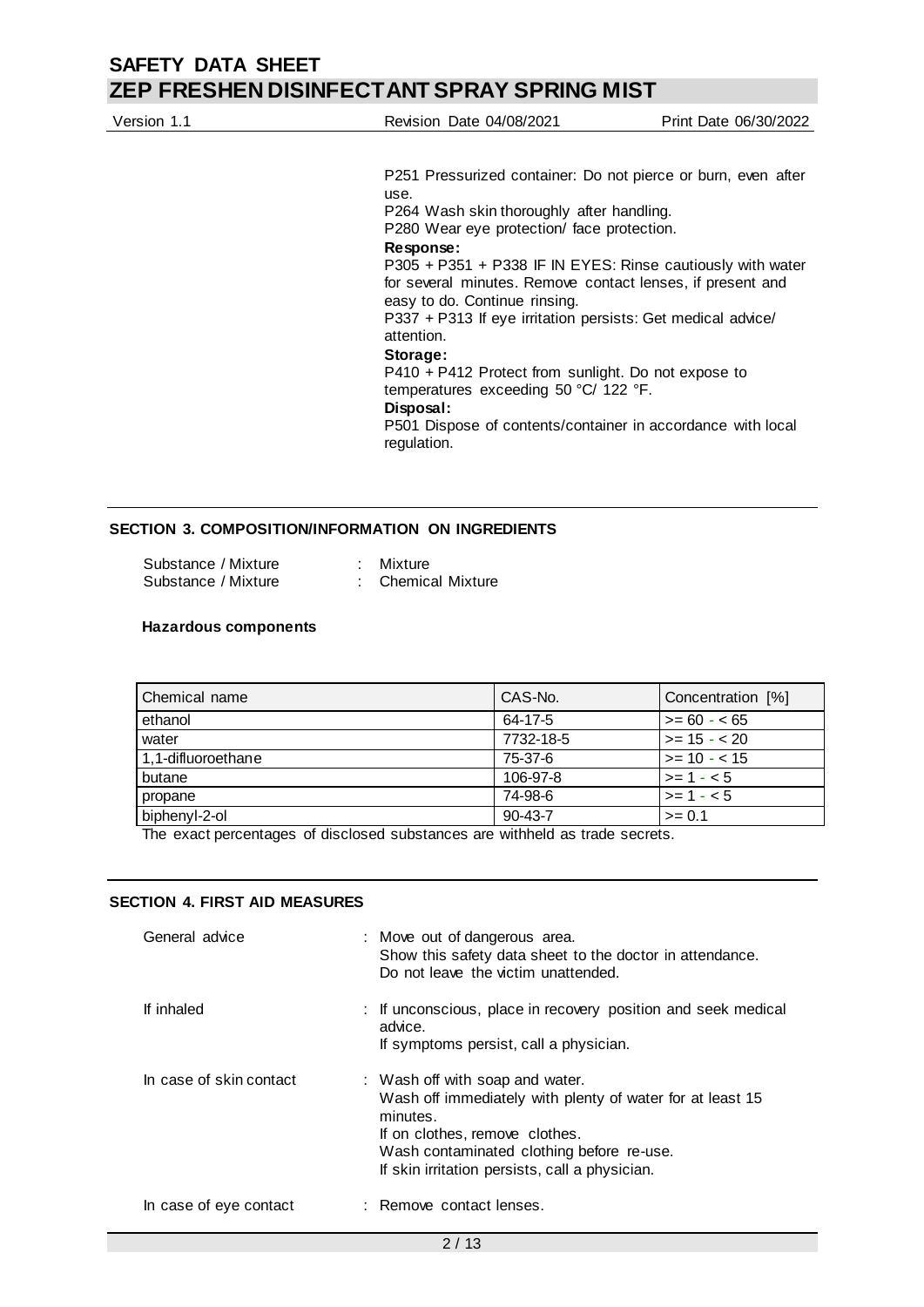| Version 1.1                                                       | <b>Revision Date 04/08/2021</b>                                                                                                                                                                                                                                           | Print Date 06/30/2022 |
|-------------------------------------------------------------------|---------------------------------------------------------------------------------------------------------------------------------------------------------------------------------------------------------------------------------------------------------------------------|-----------------------|
|                                                                   | Protect unharmed eye.<br>In case of contact, immediately flush eyes with plenty of water<br>for at least 15 minutes.<br>Keep eye wide open while rinsing.<br>If eye irritation persists, consult a specialist.                                                            |                       |
| If swallowed                                                      | : Keep respiratory tract clear.<br>Never give anything by mouth to an unconscious person.<br>If symptoms persist, call a physician.<br>DO NOT induce vomiting unless directed to do so by a<br>physician or poison control center.                                        |                       |
| Most important symptoms<br>and effects, both acute and<br>delayed | : Effects are immediate and delayed.<br>Symptoms may include irritation, redness, pain, and rash.<br>Effects are dependent on exposure (dose, concentration,<br>contact time).<br>Causes serious eye irritation.<br>Review section 2 of SDS to see all potential hazards. |                       |
| Notes to physician                                                | : Treat symptomatically. Symptoms may be delayed.                                                                                                                                                                                                                         |                       |

## **SECTION 5. FIREFIGHTING MEASURES**

| Suitable extinguishing media                     | : Alcohol-resistant foam<br>Carbon dioxide (CO2)<br>Dry chemical                                                                                        |
|--------------------------------------------------|---------------------------------------------------------------------------------------------------------------------------------------------------------|
| Unsuitable extinguishing<br>media                | : High volume water jet                                                                                                                                 |
| Hazardous combustion<br>products                 | : Carbon dioxide (CO2)<br>Carbon monoxide<br>Smoke<br>Fluorine compounds<br>Hydrogen fluoride<br><b>Fluorocarbons</b>                                   |
| Specific extinguishing<br>methods                | : Use extinguishing measures that are appropriate to local<br>circumstances and the surrounding environment.                                            |
| Further information                              | : For safety reasons in case of fire, cans should be stored<br>separately in closed containments.<br>Use a water spray to cool fully closed containers. |
| Special protective equipment<br>for firefighters | : Wear self-contained breathing apparatus for firefighting if<br>necessary.                                                                             |

## **SECTION 6. ACCIDENTAL RELEASE MEASURES**

| Personal precautions,    | : Use personal protective equipment.                 |
|--------------------------|------------------------------------------------------|
| protective equipment and | Ensure adequate ventilation.                         |
| emergency procedures     | Remove all sources of ignition.                      |
|                          | Evacuate personnel to safe areas.                    |
|                          | Beware of vapours accumulating to form explosive     |
|                          | concentrations. Vapours can accumulate in low areas. |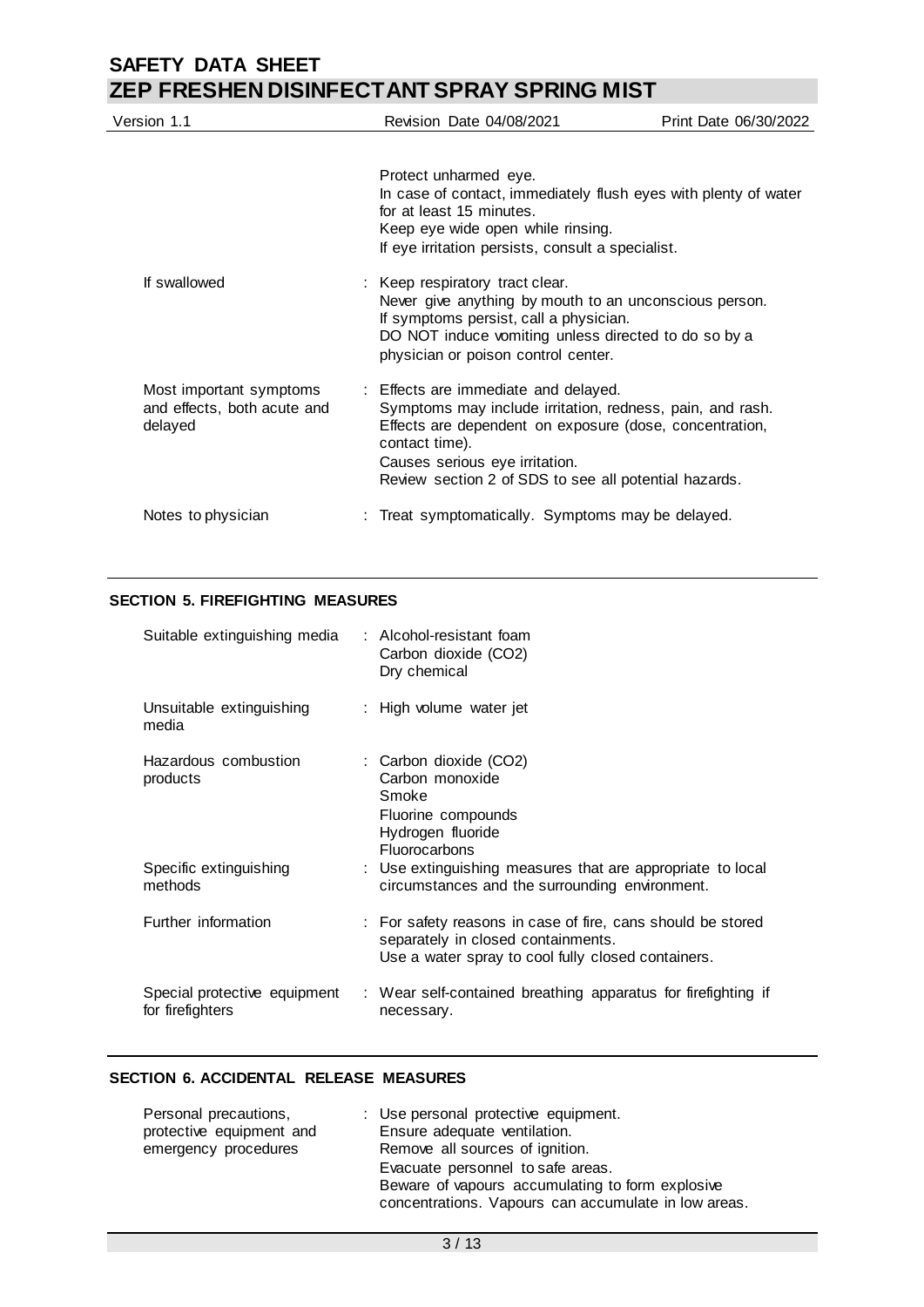| Version 1.1                                              | <b>Revision Date 04/08/2021</b>                                                                                                                                                                  | Print Date 06/30/2022 |
|----------------------------------------------------------|--------------------------------------------------------------------------------------------------------------------------------------------------------------------------------------------------|-----------------------|
| Environmental precautions                                | : Prevent product from entering drains.<br>Prevent further leakage or spillage if safe to do so.<br>If the product contaminates rivers and lakes or drains, inform<br>respective authorities.    |                       |
| Methods and materials for<br>containment and cleaning up | : Soak up with inert absorbent material (e.g. sand, silica gel,<br>acid binder, universal binder, sawdust).<br>Sweep up or vacuum up spillage and collect in suitable<br>container for disposal. |                       |

## **SECTION 7. HANDLING AND STORAGE**

| Advice on safe handling     | : Do not breathe vapours/dust.<br>Avoid contact with skin and eyes.<br>For personal protection see section 8.<br>Smoking, eating and drinking should be prohibited in the<br>application area.<br>Take precautionary measures against static discharges.<br>Provide sufficient air exchange and/or exhaust in work rooms.<br>Dispose of rinse water in accordance with local and national<br>regulations.<br>Always replace cap after use. |
|-----------------------------|--------------------------------------------------------------------------------------------------------------------------------------------------------------------------------------------------------------------------------------------------------------------------------------------------------------------------------------------------------------------------------------------------------------------------------------------|
| Conditions for safe storage | : BEWARE: Aerosol is pressurized. Keep away from direct sun<br>exposure and temperatures over 50 °C. Do not open by force<br>or throw into fire even after use. Do not spray on flames or<br>red-hot objects.<br>No smoking.<br>Observe label precautions.<br>Electrical installations / working materials must comply with<br>the technological safety standards.                                                                         |
| Materials to avoid          | Oxidizing agents                                                                                                                                                                                                                                                                                                                                                                                                                           |

## **SECTION 8. EXPOSURE CONTROLS/PERSONAL PROTECTION**

## **Components with workplace control parameters**

| Components | CAS-No. | Value type<br>(Form of<br>exposure) | Control<br>parameters /<br>Permissible<br>concentration | <b>Basis</b>   |
|------------|---------|-------------------------------------|---------------------------------------------------------|----------------|
| ethanol    | 64-17-5 | <b>TWA</b>                          | 1,000 ppm                                               | <b>ACGIH</b>   |
|            |         | <b>TWA</b>                          | 1,000 ppm<br>1,900 mg/m3                                | NIOSH REL      |
|            |         | <b>TWA</b>                          | 1,000 ppm<br>1,900 mg/m3                                | OSHA Z-1       |
|            |         | <b>TWA</b>                          | 1,000 ppm<br>1,900 mg/m3                                | OSHA P0        |
|            |         | <b>STEL</b>                         | 1,000 ppm                                               | <b>ACGIH</b>   |
|            |         | PEL                                 | 1,000 ppm<br>1,900 mg/m3                                | <b>CAL PEL</b> |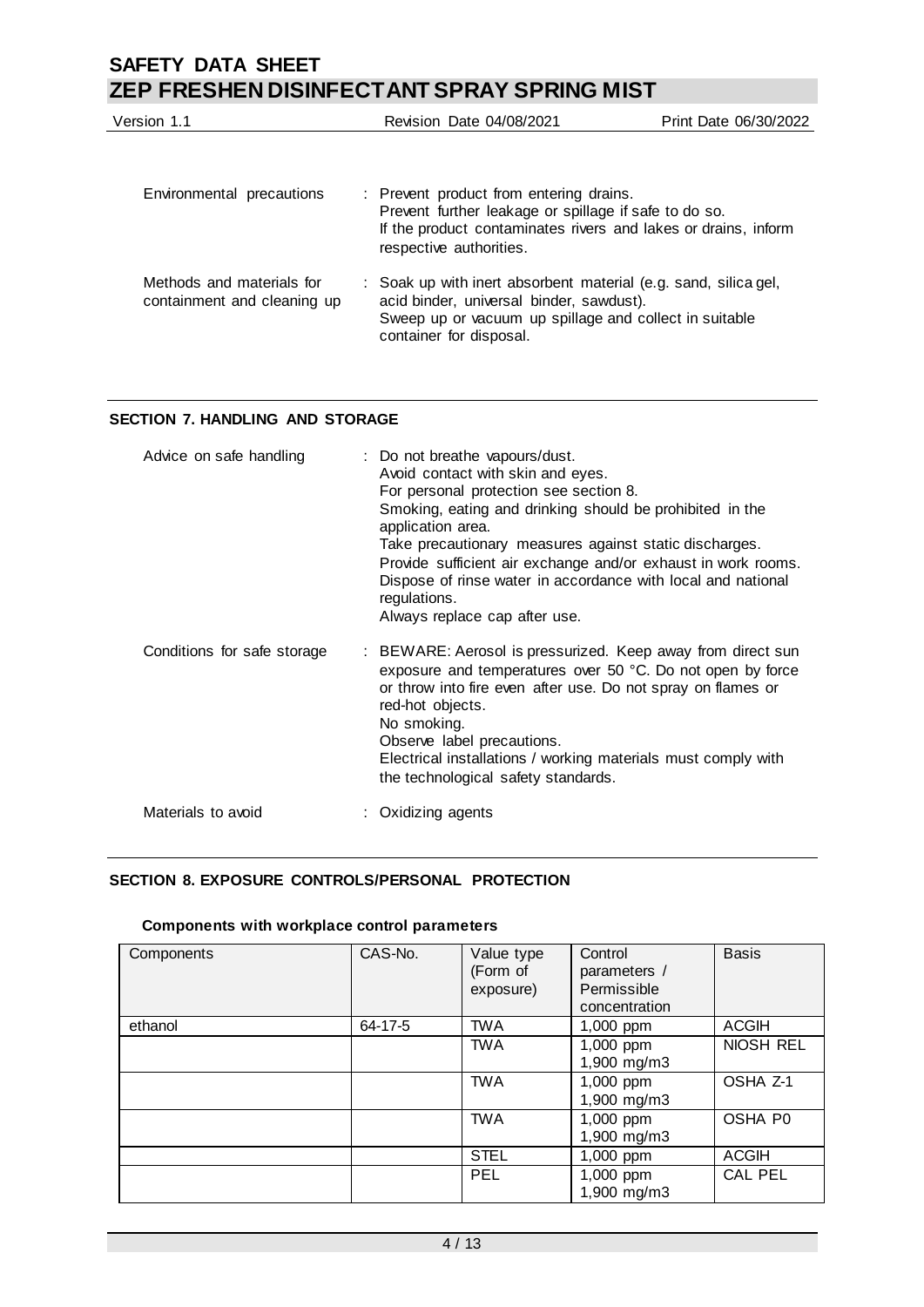| Version 1.1                            |                                                                                                                                                                                         | Revision Date 04/08/2021                        |                                                                        | Print Date 06/30/2022 |
|----------------------------------------|-----------------------------------------------------------------------------------------------------------------------------------------------------------------------------------------|-------------------------------------------------|------------------------------------------------------------------------|-----------------------|
|                                        |                                                                                                                                                                                         |                                                 |                                                                        |                       |
| 1,1-difluoroethane                     | 75-37-6                                                                                                                                                                                 | <b>TWA</b>                                      | 1,000 ppm                                                              | <b>US WEEL</b>        |
| propane                                | 74-98-6                                                                                                                                                                                 | <b>TWA</b>                                      | 1,000 ppm<br>1,800 mg/m3                                               | <b>NIOSH REL</b>      |
|                                        |                                                                                                                                                                                         | <b>TWA</b>                                      | 1,000 ppm<br>1,800 mg/m3                                               | OSHA Z-1              |
|                                        |                                                                                                                                                                                         | <b>TWA</b>                                      | $1,000$ ppm<br>1,800 mg/m3                                             | OSHA P0               |
|                                        |                                                                                                                                                                                         | <b>PEL</b>                                      | 1,000 ppm<br>1,800 mg/m3                                               | <b>CAL PEL</b>        |
| butane                                 | 106-97-8                                                                                                                                                                                | <b>TWA</b>                                      | 800 ppm<br>1,900 mg/m3                                                 | NIOSH REL             |
|                                        |                                                                                                                                                                                         | <b>TWA</b>                                      | 800 ppm<br>1,900 mg/m3                                                 | OSHA P0               |
|                                        |                                                                                                                                                                                         | PEL                                             | 800 ppm<br>1,900 mg/m3                                                 | <b>CAL PEL</b>        |
|                                        |                                                                                                                                                                                         | <b>STEL</b>                                     | 1,000 ppm                                                              | <b>ACGIH</b>          |
| <b>Engineering measures</b>            |                                                                                                                                                                                         | : effective ventilation in all processing areas |                                                                        |                       |
| Personal protective equipment          |                                                                                                                                                                                         |                                                 |                                                                        |                       |
| Respiratory protection                 | : Use respiratory protection unless adequate local exhaust<br>ventilation is provided or exposure assessment demonstrates<br>that exposures are within recommended exposure guidelines. |                                                 |                                                                        |                       |
| Hand protection<br>Material<br>Remarks | : Protective gloves                                                                                                                                                                     | with the producers of the protective gloves.    | The suitability for a specific workplace should be discussed           |                       |
| Eug protogtion                         |                                                                                                                                                                                         |                                                 | $\cdot$ According plans water to ringe over must be ovailable options. |                       |

| Eye protection           | : Access to clean water to rinse eyes must be available, options<br>include: eye wash stations or showers, or eye wash bottles<br>with pure water.<br>Tightly fitting safety goggles |
|--------------------------|--------------------------------------------------------------------------------------------------------------------------------------------------------------------------------------|
| Skin and body protection | : Impervious clothing<br>Choose body protection according to the amount and<br>concentration of the dangerous substance at the work place.                                           |
| Hygiene measures         | : When using do not eat or drink.<br>When using do not smoke.<br>Wash hands before breaks and at the end of workday.                                                                 |

## **SECTION 9. PHYSICAL AND CHEMICAL PROPERTIES**

| Appearance      | : Aerosol containing a liquefied gas |
|-----------------|--------------------------------------|
| Colour          | $:$ clear, light yellow              |
| Odour           | : characteristic                     |
| Odour Threshold | : No data available                  |
| рH              | : 10.8                               |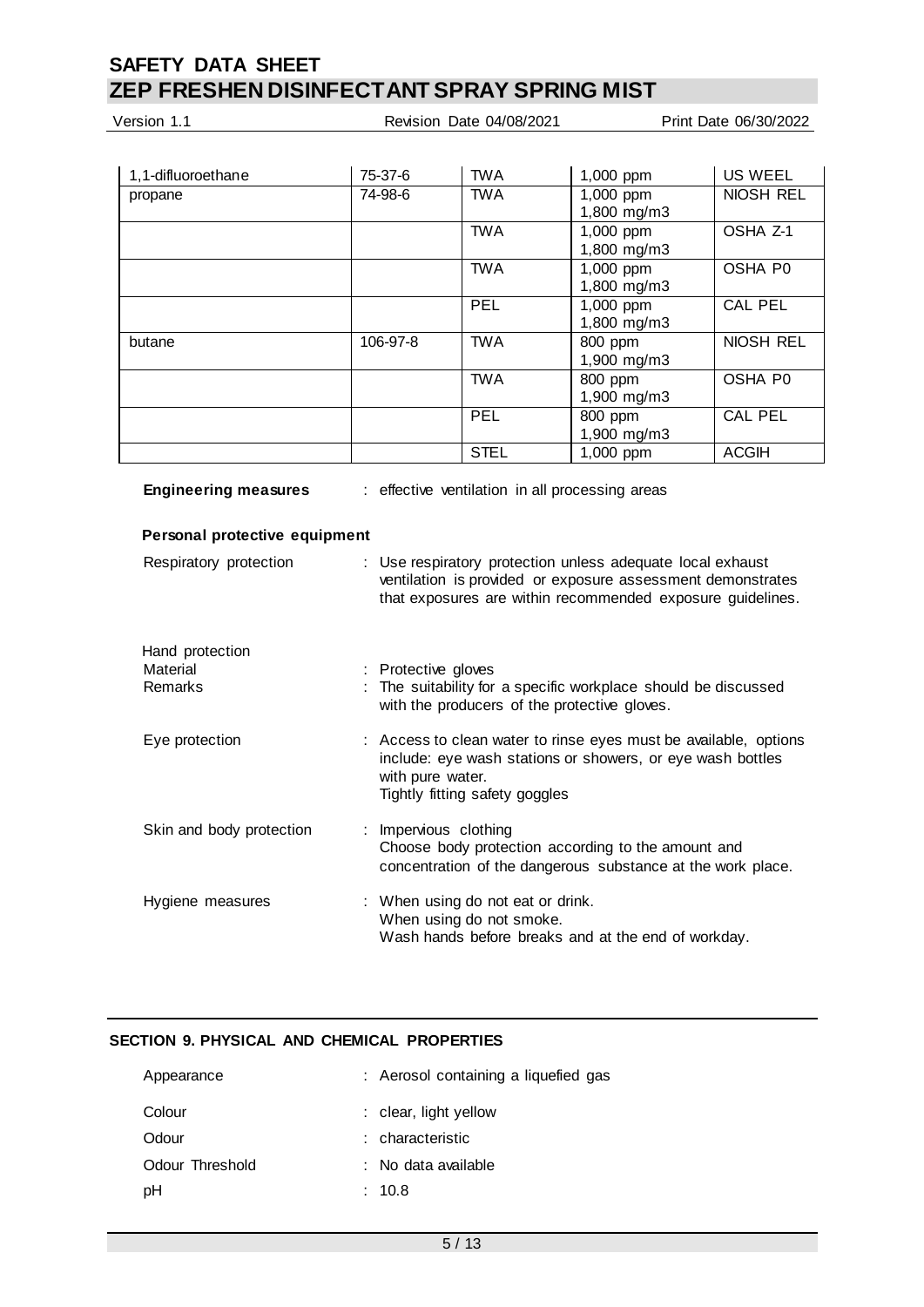| Version 1.1                                | Revision Date 04/08/2021                   | Print Date 06/30/2022 |
|--------------------------------------------|--------------------------------------------|-----------------------|
|                                            |                                            |                       |
| Melting point/freezing point               | : No data available                        |                       |
| Boiling point                              | : 78.4 °C                                  |                       |
| Flash point                                |                                            |                       |
|                                            | No data available                          |                       |
| Evaporation rate                           | No data available                          |                       |
| Flammability (solid, gas,<br>liquid)       | Flammable aerosol.                         |                       |
| Upper explosion limit                      | No data available                          |                       |
| Lower explosion limit                      | No data available                          |                       |
| Vapour pressure                            | No data available                          |                       |
| Relative vapour density                    | No data available                          |                       |
| Density                                    | : 0.844 g/cm3Value for liquid concentrate. |                       |
| Solubility(ies)                            |                                            |                       |
| Water solubility                           | : completely soluble                       |                       |
| Partition coefficient: n-<br>octanol/water | No data available                          |                       |
| Auto-ignition temperature                  | No data available                          |                       |
| Thermal decomposition                      | No data available                          |                       |
| Viscosity                                  |                                            |                       |
| Viscosity, kinematic                       | No data available                          |                       |
| Heat of combustion                         | : $29.16$ kJ/g                             |                       |
|                                            |                                            |                       |

# **SECTION 10. STABILITY AND REACTIVITY**

| Reactivity                            | : Stable                                                                                                                    |
|---------------------------------------|-----------------------------------------------------------------------------------------------------------------------------|
| Chemical stability                    | : Stable under normal conditions.                                                                                           |
| Possibility of hazardous<br>reactions | : No decomposition if stored and applied as directed.                                                                       |
|                                       | Vapours may form explosive mixture with air.                                                                                |
| Conditions to avoid                   | : Avoid temperatures above $60^{\circ}$ C, direct sunlight and contact<br>with sources of heat.<br>Heat, flames and sparks. |
| Incompatible materials                | : Strong oxidizing agents                                                                                                   |
| Hazardous decomposition<br>products   | : Carbon monoxide, carbon dioxide and unburned<br>hydrocarbons (smoke).                                                     |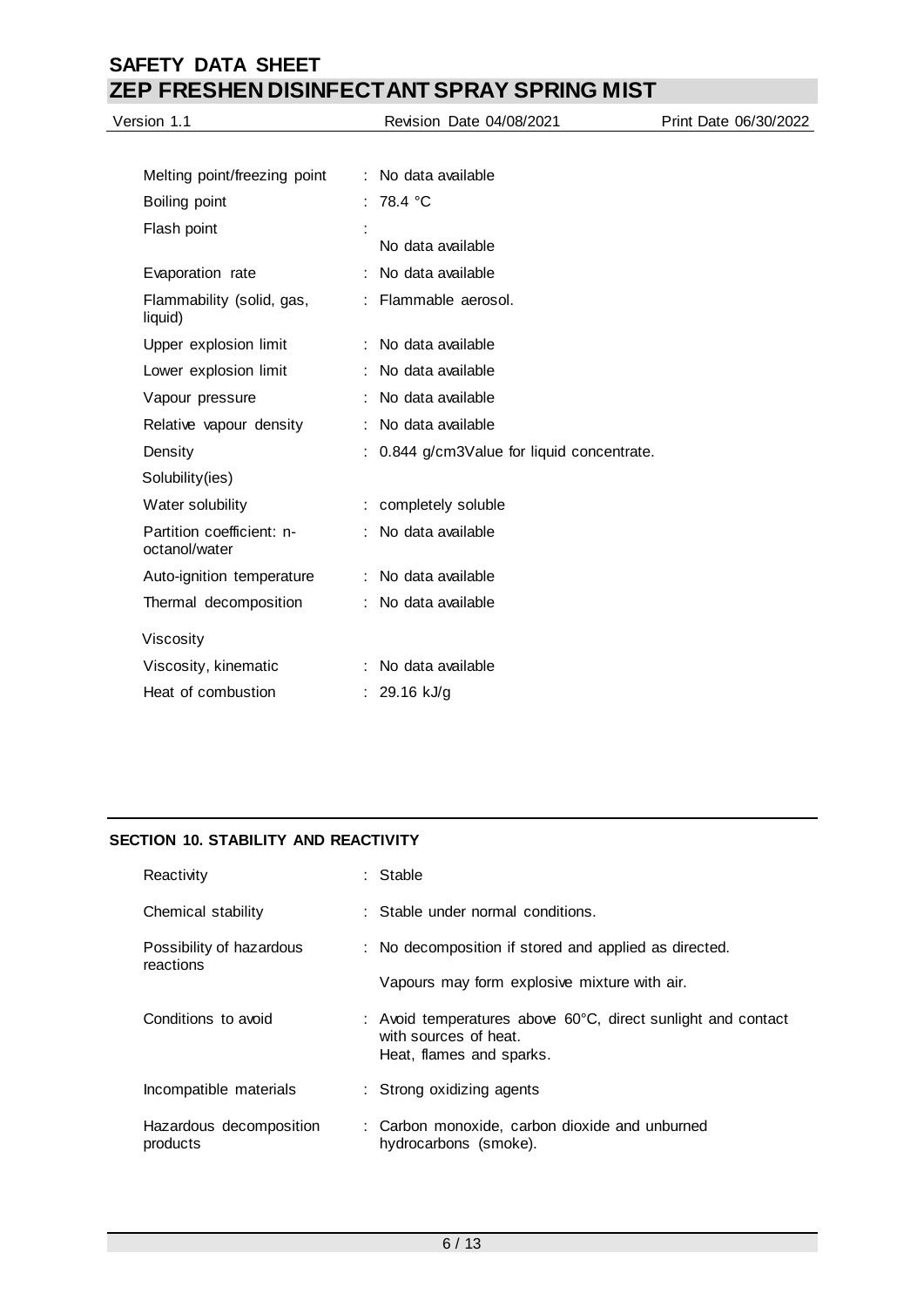Version 1.1 Revision Date 04/08/2021 Print Date 06/30/2022

#### **SECTION 11. TOXICOLOGICAL INFORMATION**

## **Potential Health Effects**

| Aggravated Medical<br>Condition                            | : None known.                                                                                                                                                                                                                                                                                                                |
|------------------------------------------------------------|------------------------------------------------------------------------------------------------------------------------------------------------------------------------------------------------------------------------------------------------------------------------------------------------------------------------------|
| Symptoms of Overexposure                                   | : Effects are immediate and delayed.<br>Symptoms may include irritation, redness, pain, and rash.<br>Effects are dependent on exposure (dose, concentration,<br>contact time).<br>Causes serious eye irritation.<br>Review section 2 of SDS to see all potential hazards.<br>Treat symptomatically. Symptoms may be delayed. |
| Carcinogenicity:                                           |                                                                                                                                                                                                                                                                                                                              |
| <b>IARC</b>                                                | No component of this product present at levels greater than or<br>equal to 0.1% is identified as probable, possible or confirmed<br>human carcinogen by IARC.                                                                                                                                                                |
| <b>ACGIH</b>                                               | Confirmed animal carcinogen with unknown relevance to<br>humans<br>64-17-5<br>ethanol                                                                                                                                                                                                                                        |
| <b>OSHA</b>                                                | No component of this product present at levels greater than or                                                                                                                                                                                                                                                               |
| <b>NTP</b>                                                 | equal to 0.1% is on OSHA's list of regulated carcinogens.<br>No component of this product present at levels greater than or<br>equal to 0.1% is identified as a known or anticipated carcinogen<br>by NTP.                                                                                                                   |
| <b>Acute toxicity</b>                                      |                                                                                                                                                                                                                                                                                                                              |
| <b>Components:</b>                                         |                                                                                                                                                                                                                                                                                                                              |
| ethanol:<br>Acute oral toxicity                            | : LD50 Oral Rat: 7,060 mg/kg                                                                                                                                                                                                                                                                                                 |
| Acute inhalation toxicity                                  | : LC50 Rat: 124.7 mg/l<br>Exposure time: 4 h<br>Test atmosphere: vapour                                                                                                                                                                                                                                                      |
| 1,1-difluoroethane:<br>Acute inhalation toxicity           | : LC50 Mouse: 977,000 mg/l<br>Exposure time: 2 h                                                                                                                                                                                                                                                                             |
| <b>Skin corrosion/irritation</b>                           |                                                                                                                                                                                                                                                                                                                              |
| Product:                                                   |                                                                                                                                                                                                                                                                                                                              |
| Remarks: May cause skin irritation in susceptible persons. |                                                                                                                                                                                                                                                                                                                              |
| Serious eye damage/eye irritation                          |                                                                                                                                                                                                                                                                                                                              |

### **Product:**

Remarks: Irritating to eyes.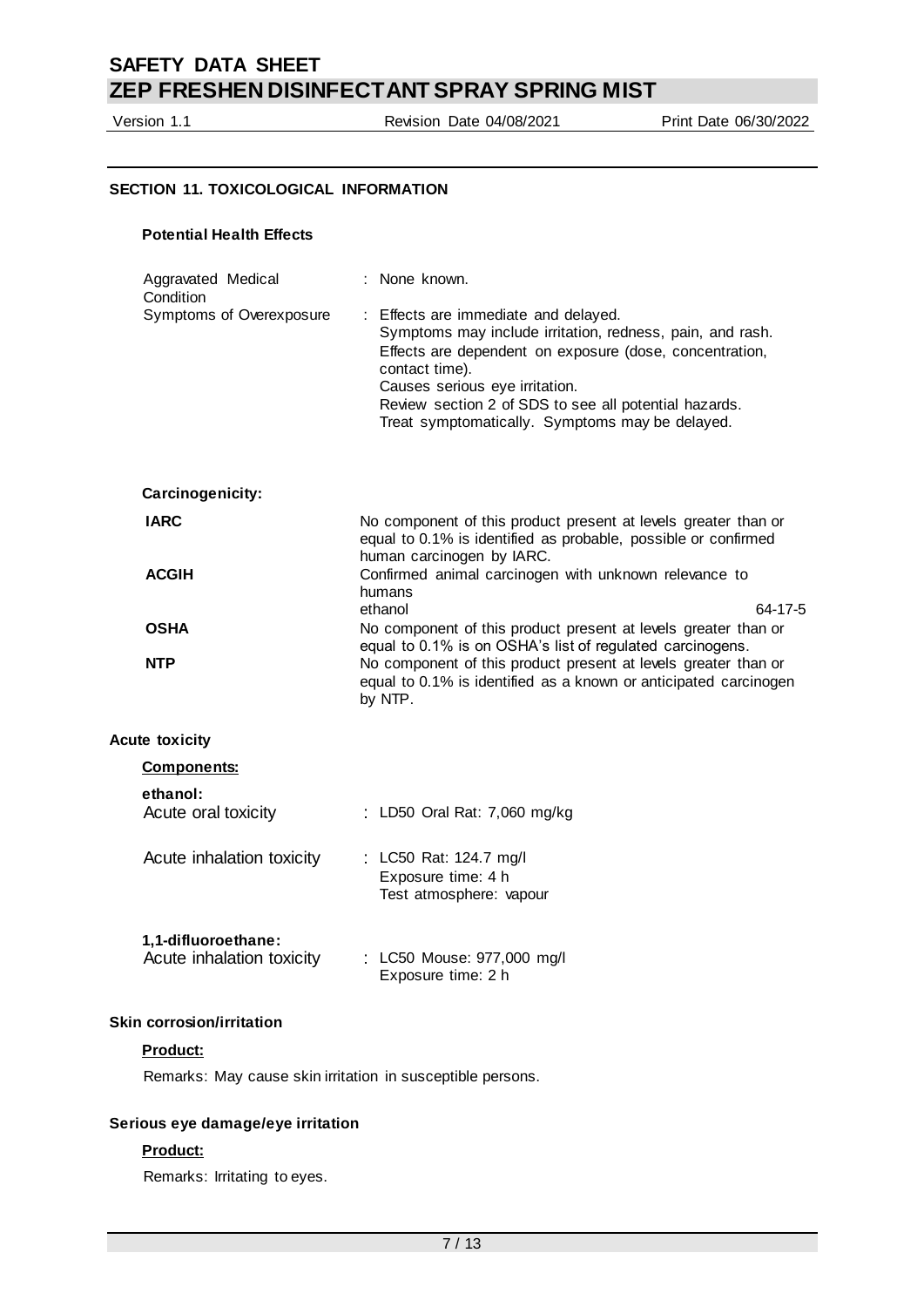Version 1.1 Revision Date 04/08/2021 Print Date 06/30/2022

### **Respiratory or skin sensitisation**

No data available

**Germ cell mutagenicity**

No data available

## **Carcinogenicity**

No data available

#### **Reproductive toxicity**

No data available

#### **STOT - single exposure**

No data available

### **STOT - repeated exposure**

No data available

#### **Aspiration toxicity**

No data available

## **Further information**

**Product:**

Remarks: No data available

### **Components:**

**water:** Remarks: No data available

### **SECTION 12. ECOLOGICAL INFORMATION**

#### **Ecotoxicity**

No data available

### **Persistence and degradability**

No data available **Bioaccumulative potential**

#### **Product:**

| Partition coefficient: n-<br>octanol/water<br><b>Components:</b> | $\pm$ Remarks: No data available. |
|------------------------------------------------------------------|-----------------------------------|
| ethanol:<br>Partition coefficient: n-<br>octanol/water           | $\pm$ Remarks: No data available. |
| butane:<br>Partition coefficient: n-                             | : Pow: 2.89                       |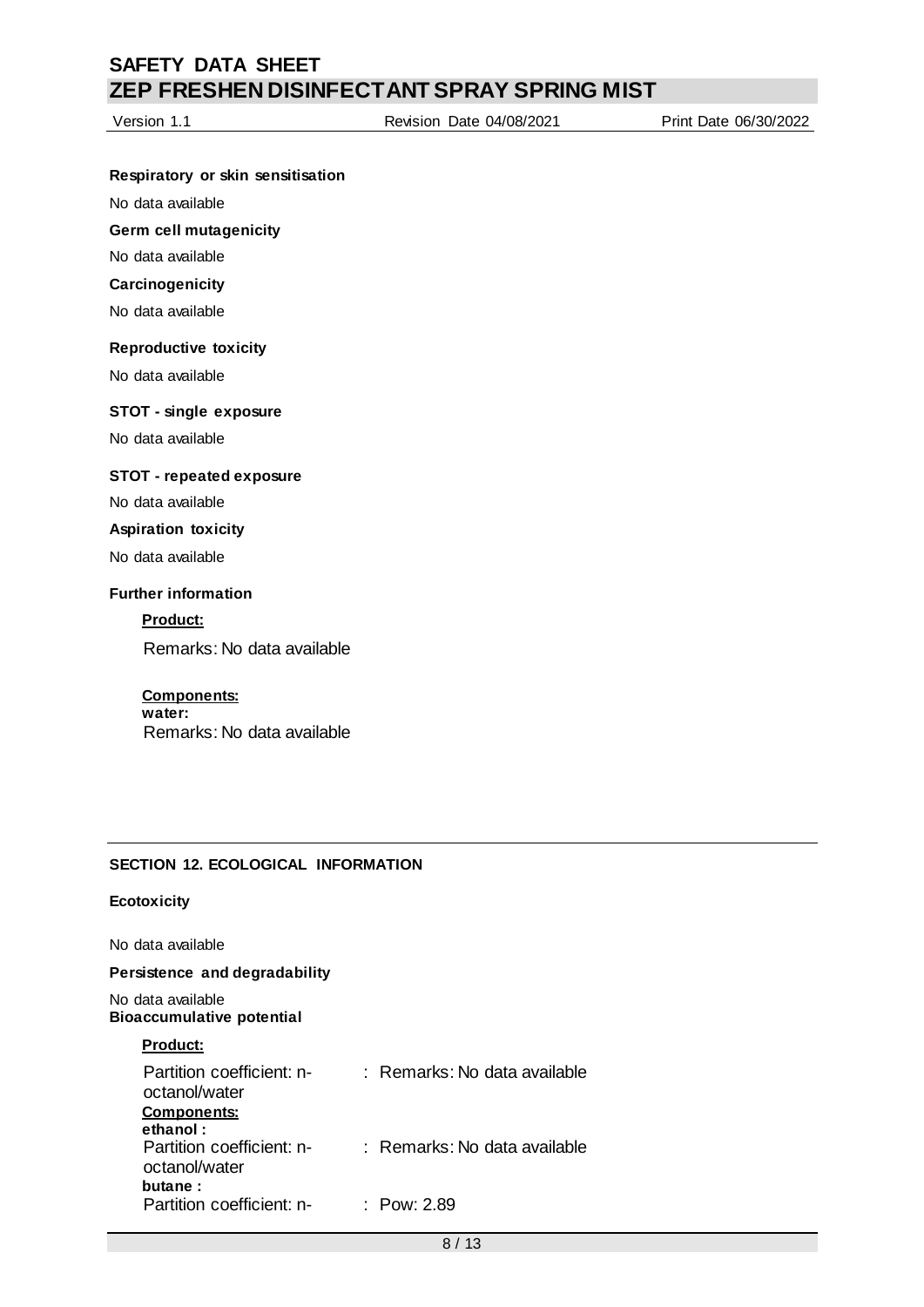| Version 1.1                          | <b>Revision Date 04/08/2021</b>                                                                                                                                                                                                                                                                                 | Print Date 06/30/2022 |
|--------------------------------------|-----------------------------------------------------------------------------------------------------------------------------------------------------------------------------------------------------------------------------------------------------------------------------------------------------------------|-----------------------|
|                                      |                                                                                                                                                                                                                                                                                                                 |                       |
| octanol/water                        |                                                                                                                                                                                                                                                                                                                 |                       |
| <b>Mobility in soil</b>              |                                                                                                                                                                                                                                                                                                                 |                       |
| No data available                    |                                                                                                                                                                                                                                                                                                                 |                       |
| Other adverse effects                |                                                                                                                                                                                                                                                                                                                 |                       |
| No data available<br><b>Product:</b> |                                                                                                                                                                                                                                                                                                                 |                       |
| Regulation<br>Remarks                | 40 CFR Protection of Environment; Part 82 Protection of<br>Stratospheric Ozone - CAA Section 602 Class I<br><b>Substances</b><br>This product neither contains, nor was manufactured<br>with a Class I or Class II ODS as defined by the U.S.<br>Clean Air Act Section 602 (40 CFR 82, Subpt. A, App.A<br>+ B). |                       |
| Additional ecological<br>information | : No data available                                                                                                                                                                                                                                                                                             |                       |
| <b>Components:</b><br>water:         |                                                                                                                                                                                                                                                                                                                 |                       |
| Additional ecological<br>information | $\therefore$ No data available                                                                                                                                                                                                                                                                                  |                       |

### **SECTION 13. DISPOSAL CONSIDERATIONS**

| Disposal methods       |                                                                                                                                                                                 |
|------------------------|---------------------------------------------------------------------------------------------------------------------------------------------------------------------------------|
| Waste from residues    | : Do not dispose of waste into sewer.<br>Do not contaminate ponds, waterways or ditches with<br>chemical or used container.<br>Dispose of in accordance with local regulations. |
| Contaminated packaging | : Empty remaining contents.<br>Dispose of as unused product.<br>Do not re-use empty containers.<br>Do not burn, or use a cutting torch on, the empty drum.                      |

### **SECTION 14. TRANSPORT INFORMATION**

Transportation Regulation: 49 CFR (USA): UN1950, AEROSOLS, FLAMMABLE, 2.1, - Limited quantity

Transportation Regulation: IMDG (Vessel): UN1950, AEROSOLS, FLAMMABLE, 2.1, - Limited quantity

Transportation Regulation: IATA (Cargo Air): UN1950, AEROSOLS, FLAMMABLE, 2.1, - Limited quantity

Transportation Regulation: IATA (Passenger Air): UN1950, AEROSOLS, FLAMMABLE, 2.1, - Limited quantity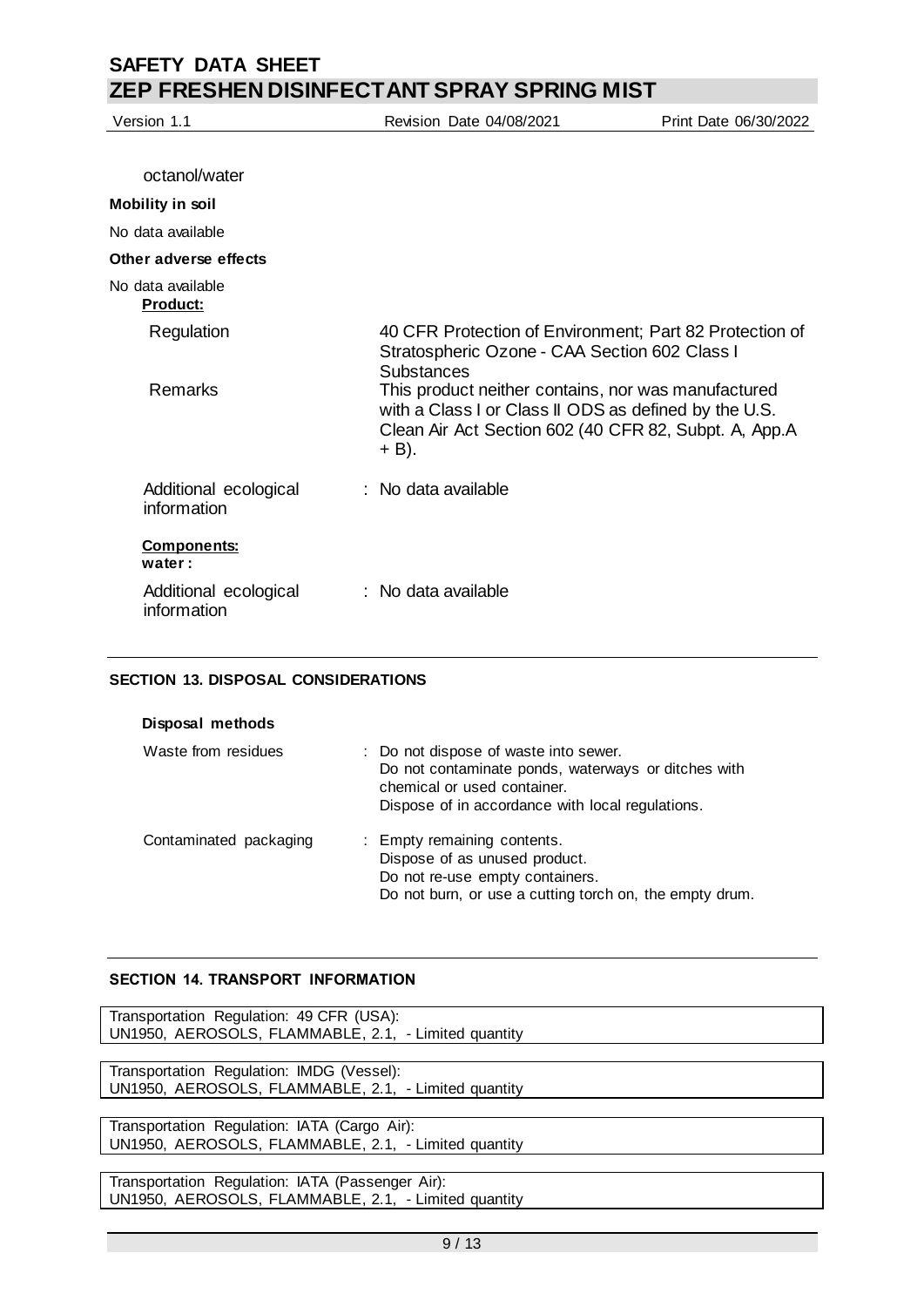Version 1.1 Revision Date 04/08/2021 Print Date 06/30/2022

| Transportation Regulation: TDG (Canada):             |  |
|------------------------------------------------------|--|
| UN1950, AEROSOLS, FLAMMABLE, 2.1, - Limited quantity |  |

The product as delivered to the customer conforms to packaging requirements for shipment by road under US Department of Transportation (DOT) regulations. Additional transportation classifications noted above are for reference only, and not a certification or warranty of the suitability of the packaging for shipment under these alternative transport regulations.

#### **SECTION 15. REGULATORY INFORMATION**

This product is regulated under the United States Federal Insecticide, Fungicide and Rodenticide Act (FIFRA).

#### **Pesticide Labeling Information Required Under U.S. FIFRA Regulations**

This chemical is a pesticide product registered by the Environmental Protection Agency and is subject to certain labeling requirements under federal pesticide law. These requirements differ from the classification criteria and hazard information required for safety data sheets, and for workplace labels of non-pesticide chemicals. Following is the hazard information as required on the pesticide label: WARNING

Causes eye irritation. Do not get in eyes.

Avoid contact with skin.

Avoid contamination of foodstuff.

**TSCA list interpretatally** : No substances are subject to a Significant New Use Rule.

No substances are subject to TSCA 12(b) export notification requirements.

### **EPCRA - Emergency Planning and Community Right-to-Know Act**

#### **CERCLA Reportable Quantity**

This material does not contain any components with a CERCLA RQ.

#### **SARA 304 Extremely Hazardous Substances Reportable Quantity**

This material does not contain any components with a section 304 EHS RQ.

| SARA 311/312 Hazards       | : Flammable (gases, aerosols, liquids, or solids)<br>Gases under pressure<br>Serious eye damage or eye irritation                                                                         |  |
|----------------------------|-------------------------------------------------------------------------------------------------------------------------------------------------------------------------------------------|--|
| <b>SARA 302</b>            | : No chemicals in this material are subject to the reporting<br>requirements of SARA Title III, Section 302.                                                                              |  |
| <b>SARA 313</b>            | : This material does not contain any chemical components with<br>known CAS numbers that exceed the threshold (De Minimis)<br>reporting levels established by SARA Title III, Section 313. |  |
| <b>California Prop. 65</b> |                                                                                                                                                                                           |  |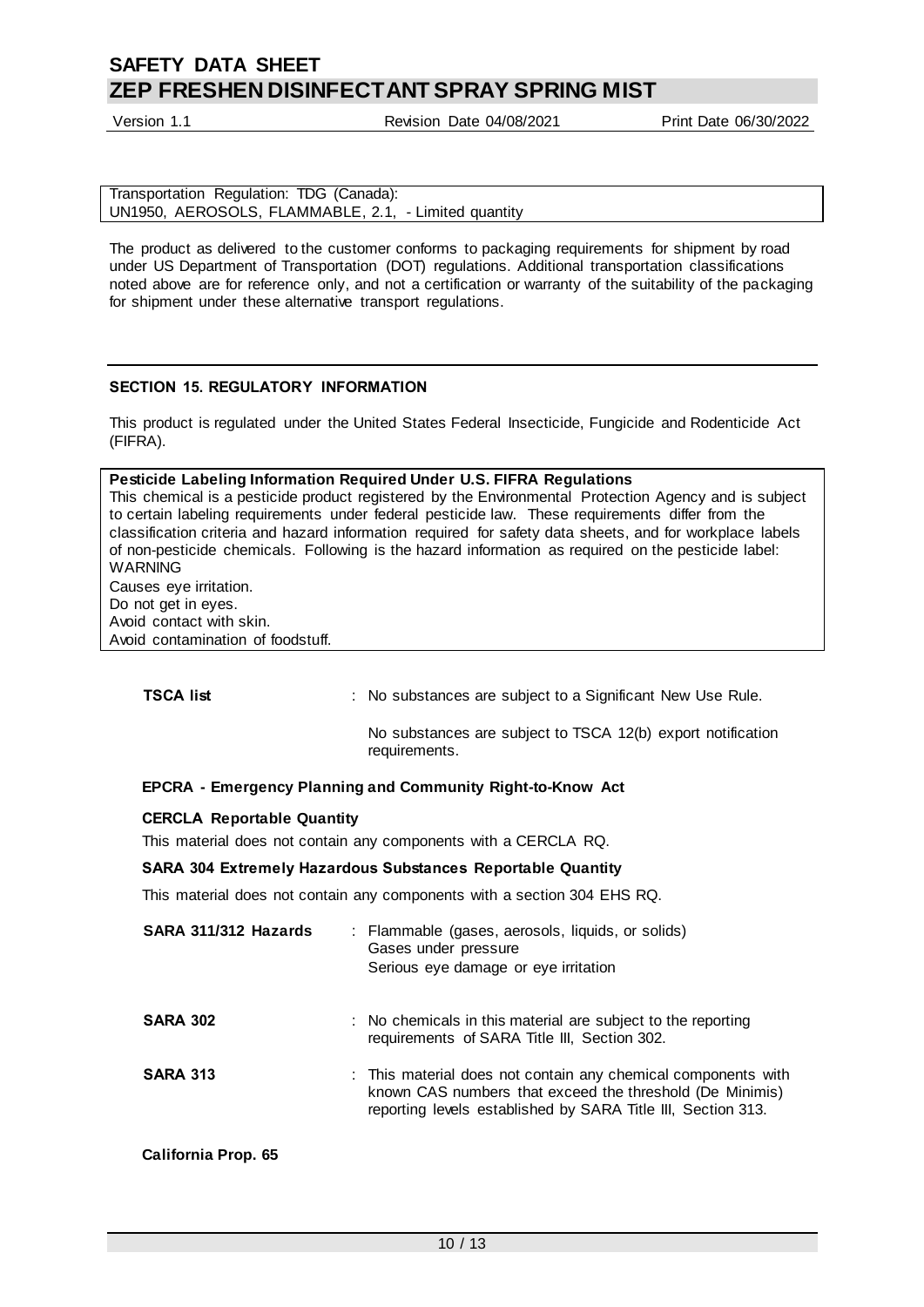Version 1.1 Revision Date 04/08/2021 Print Date 06/30/2022



WARNING: This product can expose you to chemicals including biphenyl-2-ol, which is/are known to the State of California to cause cancer. For more information go to www.P65Warnings.ca.gov.

#### **The components of this product are reported in the following inventories:**

**DSL** All components of this product are on the Canadian DSL<br> **TSCA** On TSCA Inventory **On TSCA** Inventory

For information on the country notification status for other regions please contact the manufacturer's regulatory group.

**Inventory Acronym and Validity Area Legend:**

TSCA (USA), DSL (Canada), NDSL (Canada)

**SECTION 16. OTHER INFORMATION**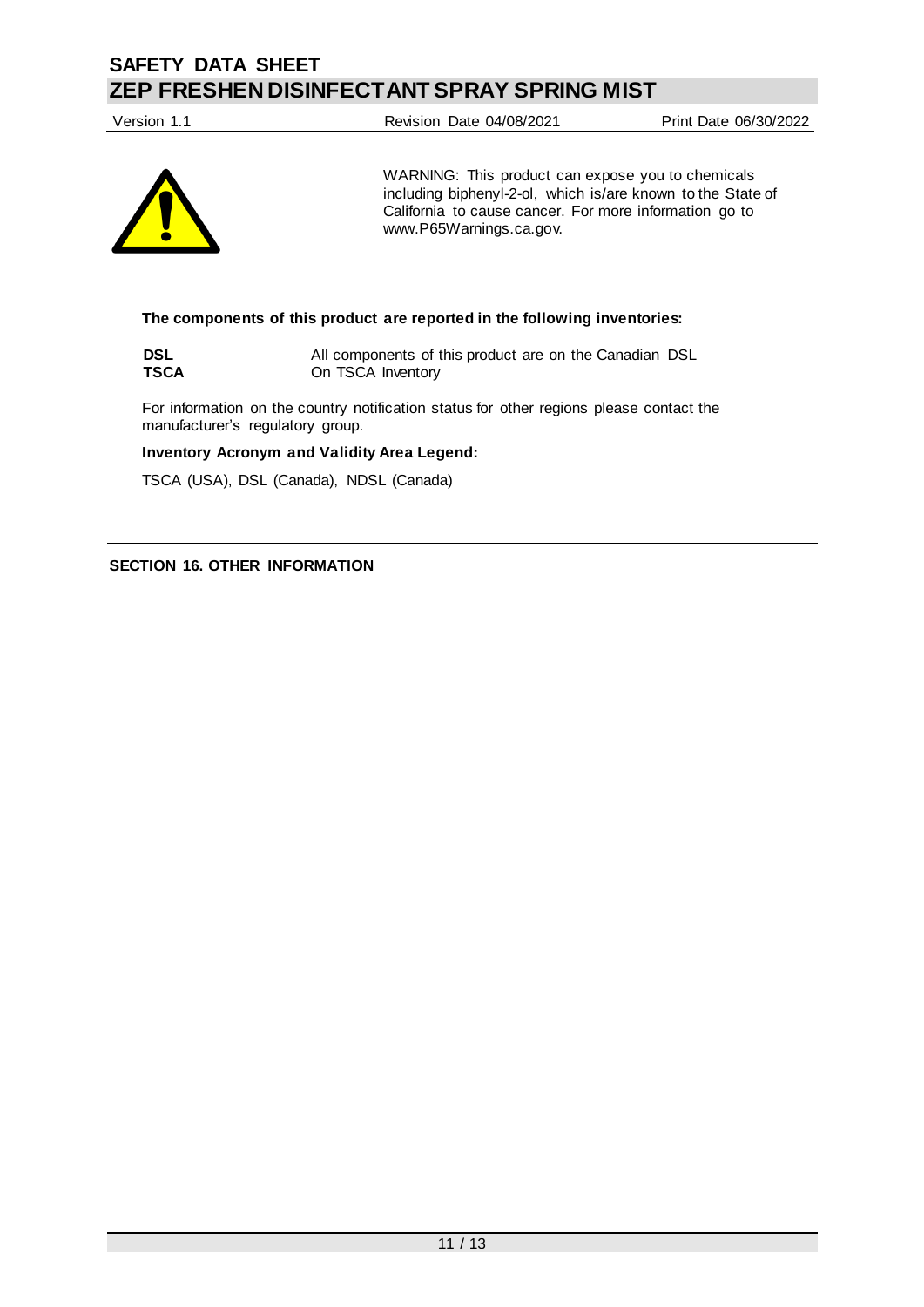Version 1.1 Revision Date 04/08/2021 Print Date 06/30/2022

#### **Further information**

#### **NFPA:**



 $0 = not$  significant,  $1 =$ Slight,

 $2$  = Moderate,  $3$  = High

 $4 =$ Extreme

#### **HMIS III:**

| <b>HEALTH</b>          | 2 |
|------------------------|---|
| <b>FLAMMABILITY</b>    | 4 |
| <b>PHYSICAL HAZARD</b> | N |

 $0 = not$  significant,  $1 =$ Slight,

**OSHA - GHS Label Information:**

- $2 =$  Moderate,  $3 =$  High 4 = Extreme, \* = Chronic
- Hazard pictograms : Flame Gas cylinder Exclamation mark Signal w ord **: Danger:**<br>
Hazard statements : Extremel Extremely flammable aerosol. Contains gas under pressure; may explode if heated. Causes serious eye irritation. Precautionary statements **Prevention:** Keep aw ay from heat, hot surfaces, sparks, open flames and other ignition sources. No smoking. Do not spray on an open flame or other ignition source. Pressurized container: Do not pierce or burn, even after use. Wash skin thoroughly after handling. Wear eye protection/ face protection. **Response:** IF IN EYES: Rinse cautiously w ith water for several minutes. Remove contact lenses, if present and easy to do. Continue rinsing. If eye irritation persists: Get medical advice/ attention. **Storage:** Protect from sunlight. Do not expose to temperatures exceeding 50 °C/ 122 °F. **Disposal:** Dispose of contents/container in accordance with local regulation.